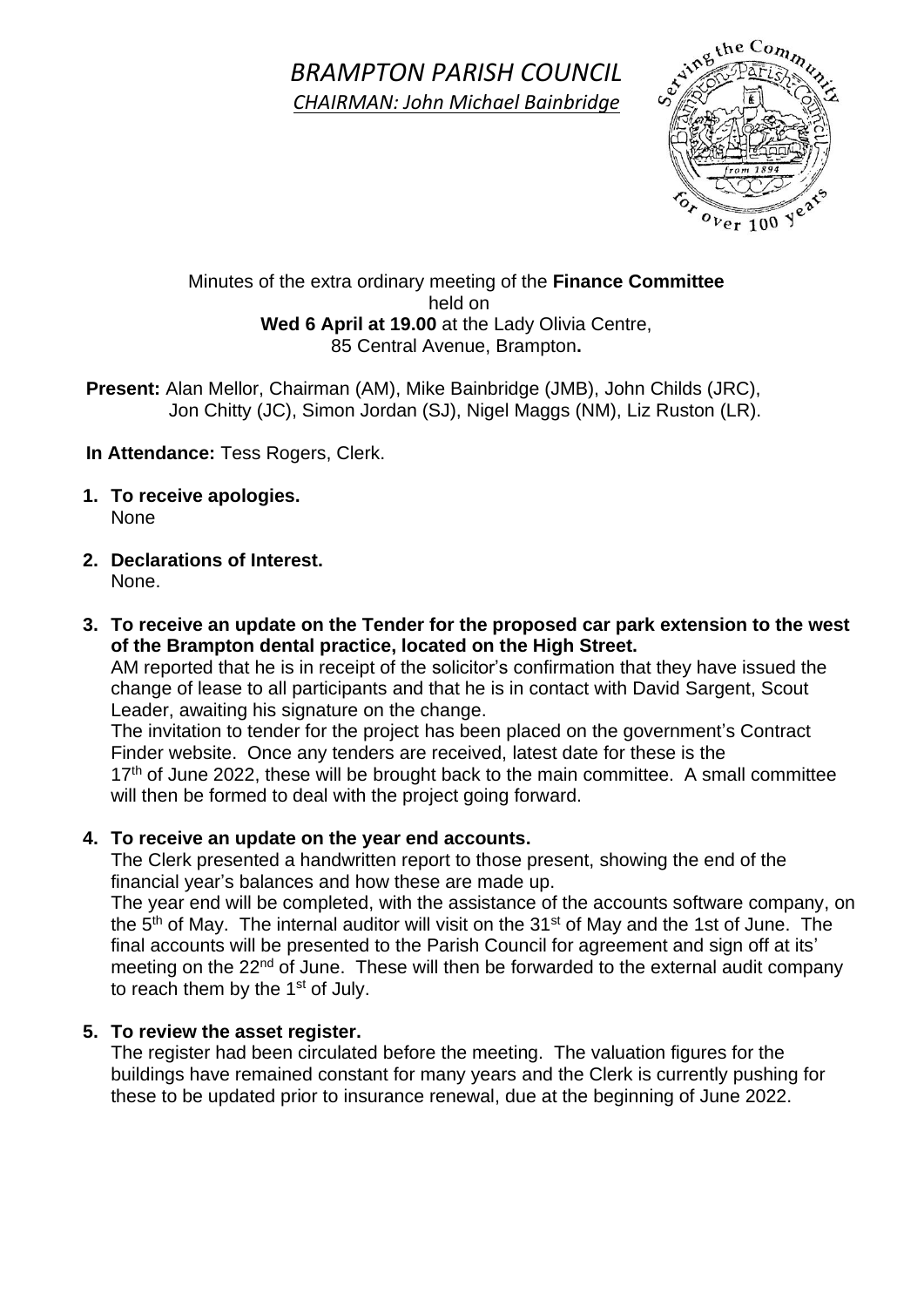- **6. To consider the provision of mesh fencing around the Brampton Park allotments.** JMB reported that the current fencing is being pulled up and the allotments are being entered by unknown persons. Whips bordering the fenceline, previously planted, have been pulled out and there is a concern that if a more robust fencing isn't provided the allotment holders are in danger of having their allotments trampled on and invariably any produce grown, removed without their knowledge. A quotation had been received for paladeine fencing to surround the allotments along with a two-metre gate through which small plant would be able to access when necessary. The quotation value was £4,401.84 before VAT. NM proposed acceptance of this, seconded by LR and all agreed. Therefore, a recommendation to this effect will be made to the full Parish Council at its next meeting.
- **7. To consider a donation of £1,000 towards the support of 2 Ukranian families moving into the Dragoon public house.**

JMB proposed this based on the Parish Council having provided support to the value of £2,000 towards the resettlement of five Afghan refugees earlier in the year. LR seconded the proposal and all agreed. Therefore, a recommendation to this effect will be made to the full Parish Council at its next meeting.

**8. To consider the purchase of an additional laptop to be used by hall hirers in conjunction with the new projector.**

JC said that hirers would be expected to bring their own devices through which they would access the projector once the appropriate software was downloaded. The laptop in question, would be purely for the use of the Parish Council to display agenda items etc during meetings. Currently the laptop used by the bookings clerk, is used for this purpose, which is quite disruptive to the work of the office. A quotation for both second hand and new laptops had been provided by the Parish Council's IT support company. JC proposed the purchase of the second-hand model, NM seconded the proposal and all agreed. Therefore, a recommendation to this effect will be made to the full Parish Council at its next meeting.

## 9. **Consideration to be given to request received for monies towards youth activities**.

Peter Menczer of the Village Hub was requesting a contribution of £4,250 towards the running of a youth club/drop-in centre. JRC said that the Parish Council had a commitment towards provision of youth facilities. It was agreed in principle, to recommend acceptance of the request to the full Parish Council. However, at the current time the Parish Council is unable to provide a room in which the club could meet, as the Memorial Centre is fully booked out by regular, long-term hirers at the times Peter Menczer has requested a room be made available. This will be monitored, and the youth club will be given priority when a room does become available. It may be possible to house the youth club in the Lady Olivia Centre once it opens.

#### **10.Matters for discussion at the next Meeting.**

SJ raised the provision of a notice displaying the Ouse Valley Way, to be placed at the end of River Lane. He reported that the cost for the notice could be met from the £50K being provided to Brampton and Buckden by Huntingdon District Council towards the